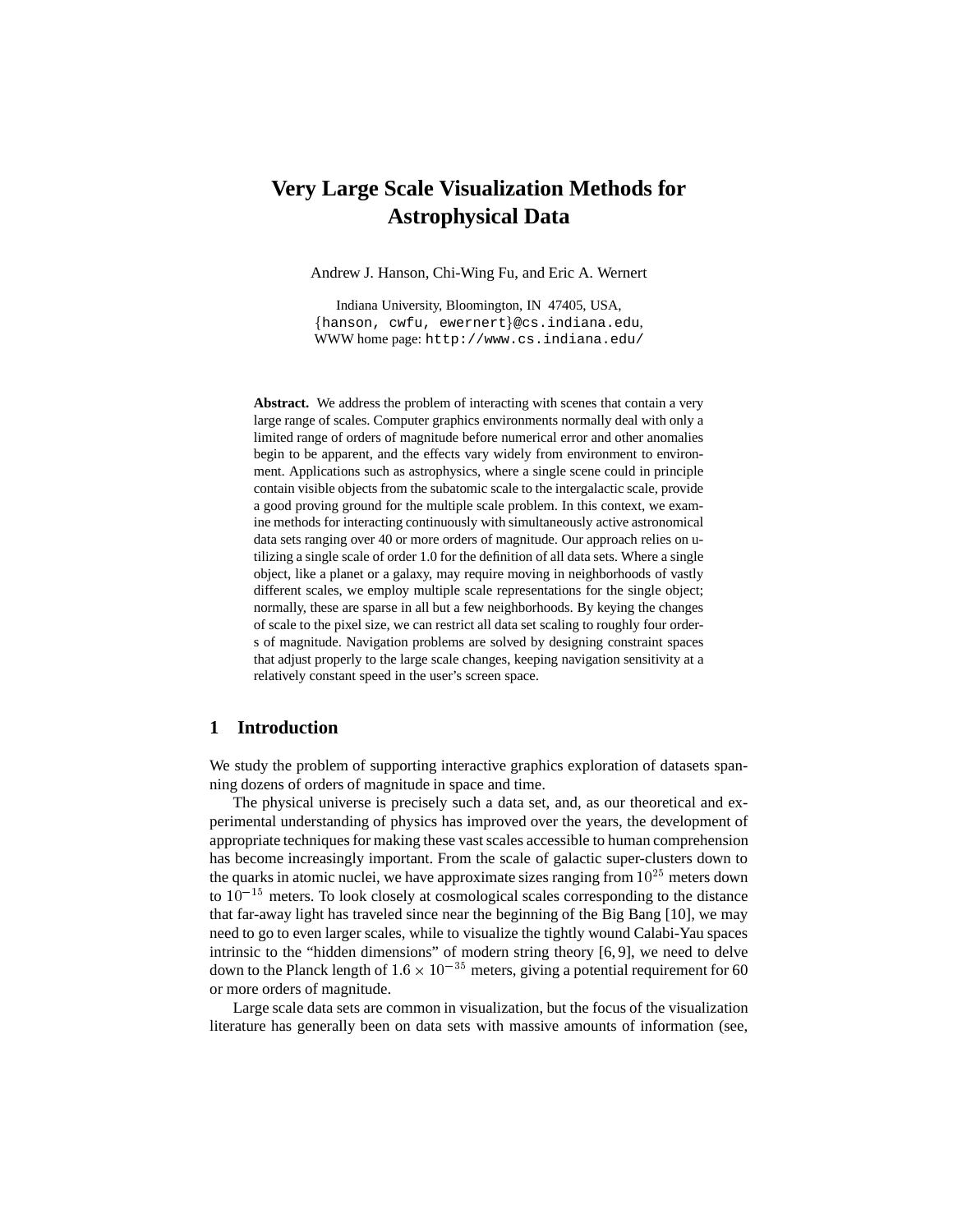e.g., [13]). As increasingly detailed data have become available on distant astronomical structures (see, e.g.,  $[2, 5]$ ), the combined problems of large scale in the size and large scale in the extent of astronomical data have received increasing attention (see, e.g, [16]).

The concept of creating pictures and animations to expose these vast realms has a long history. As early as 1957, a small book by Kees Boeke entitled "Cosmic View: The Universe in Forty Jumps" [1] had already appeared with the purpose of teaching school children about the scales of the universe. The effort to turn the ideas in this book into a film were pursued by the creative team of Charles and Ray Eames for over a decade, starting with a rough draft completed in 1968 and culminating in the classic film "Powers of 10" in 1977 [3]. Five years later, Philip and Phylis Morrison annotated the movie in a richly illustrated Scientific American book [12]. The Eames Office continues to develop educational materials based on the original film, including a CD-ROM [14] that adds many additional details. Recently, the IMAX corporation sponsored the production of "Cosmic Voyage," a feature-length film [15] that reframes many of the features of "Powers of 10" using modern cosmological concepts combined with current large scale 3D data sets and simulations to provide additional richness and detail.

What all these efforts have in common is that they are relatively static, with no easy way to let the student of the universe ask his or her own questions and wander through the data choosing personal viewpoints. Even given the general availability of many interesting astronomical data sets and the computer power to display portions of them in real time, myriad problems confront the visualizer who wishes to roam freely through the whole range of scales of the physical universe. In this paper we present an elegant approach to solving this problem.

## **2 Strategies**

Our experience with brute force attempts to display data sets of many orders of magnitude is that major flaws in precision occur between scales of  $10^{13}$  and  $10^{19}$ ; the problems can actually be worse on more expensive workstations, regardless of the apparent uniformity of the promised hardware support for OpenGL transformation matrices. One can surmise that the onset of problems traces to normalizing vectors by taking the inverse square root of the scale squared; with an available exponent range in single precision arithmetic up to about  $10^{38}$ , our experimental observations are theoretically plausible.

One of our chosen tasks is therefore to find a way that would allow many more orders of magnitude to be represented without significant arithmetic errors. We accomplish this with three major strategies: (1) the replacement of ordinary homogeneous coordinates by "log scale" homogeneous coordinates, with the fourth coordinate representing the log of the current scale in the chosen base, typically 10; (2) the use of a small number of cycling scale frames, covering approximately three orders of magnitude, that are reused so that all data are rendered at or near unit scale, regardless of the actual scale; (3) pixel-level replacement of enormous but distant visible data sets by hi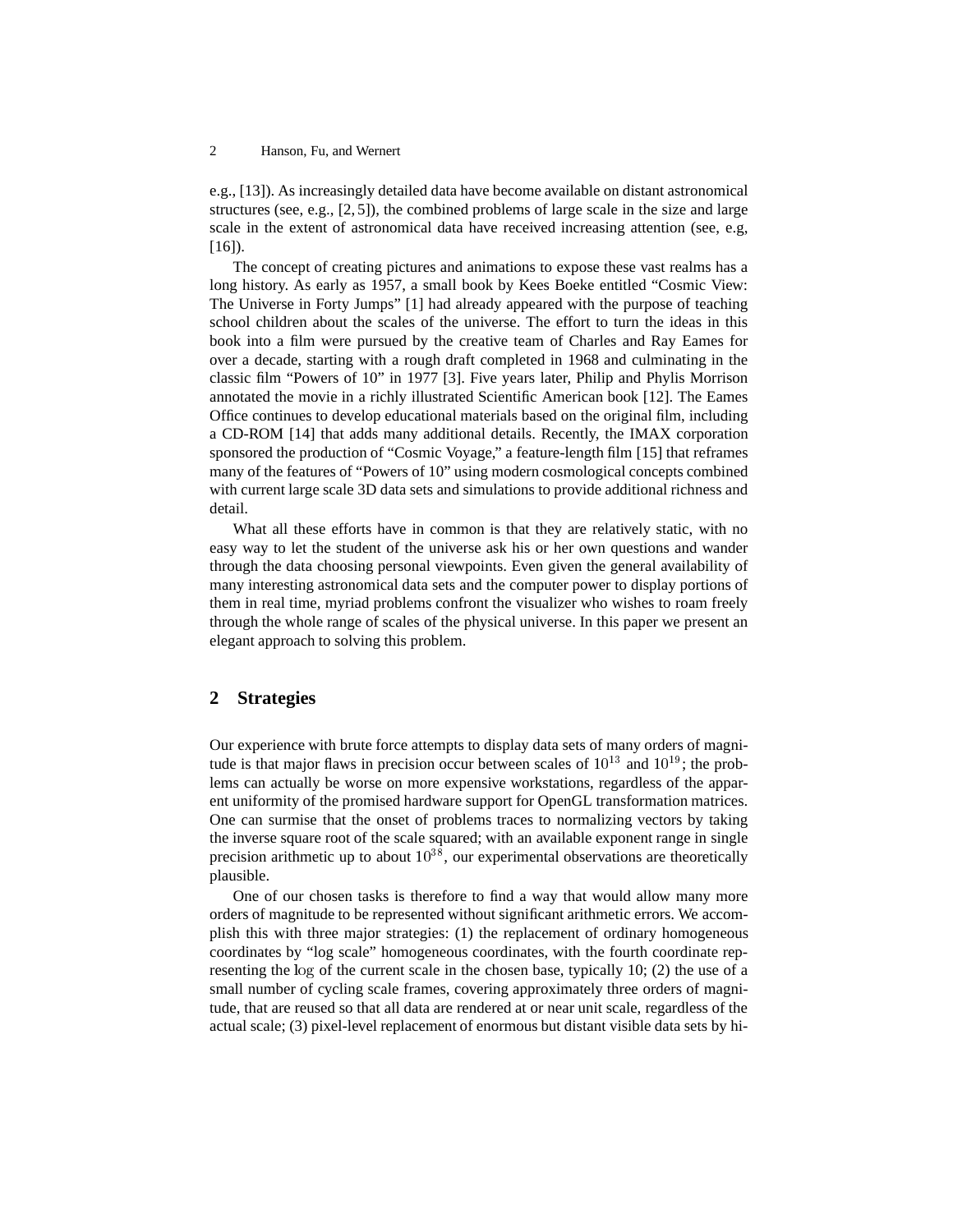erarchically scaled models reducing to environment texture maps whenever the current scale of local user motions would result in negligible screen motions of distant objects.

We then combine these techniques with a scale-intelligent implementation of the constrained navigation framework [7, 17] to keep user navigation response constant in screen space; this is essential to retain an appropriate level of user response universally across scales. A crucial side benefit of constrained navigation is somewhat similar to the advantages of carefully constraining the camera motion in Image-Based Rendering: one allows the viewer a great deal of freedom, but restricts access in such a way that the expense of data retrieval is reduced compared to that needed for full six-degree-offreedom "flying."

In the following sections, we begin our work by deriving the conditions needed to represent a large range of scales in spatial data. Next, we describe our hierarchical approach to object representation, ways to support many scale magnitudes within a single object, and the concept of variable-representation geometry adapted from classical cartography. Finally, we treat several examples in the context of constrained navigation with intelligent scaling built into the user interface.

# **3 The Geometry of Scale Uniformization**

Navigation through a virtual environment and the placement of objects in the environment utilize the standard six degrees of freedom: three orientation parameters, which are independent of scale, and three position parameters, which must be adapted to our scaling requirements. In order to support local scales near unity, we introduce one additional parameter, the power scale, which is effectively an index into an array of local, mipmap-like unit-scale environments whose scales are related by exponentiating the indices.

#### **3.1 Homogeneous Power Coordinates**

We define the homogeneous power coordinate representation of a point as

$$
p = (x, y, z, s) \tag{1}
$$

where  $s$  is typically an integer and the physical coordinates in 3D space corresponding to <sup>p</sup> are

$$
\mathbf{X}(p) = (x k^s, y k^s, z k^s) = \mathbf{x} \times k^s.
$$

Here k is the chosen scale base, typically  $k = 10$ . The homogeneous power coordinates p are thus equivalent to the ordinary homogeneous coordinates  $X = (x, y, z, w)$  with

$$
s = -\log_k w.
$$

Thus if we choose  $k = 10$  and units of meters, we see that  $s = 0$  corresponds to the human scale of one meter, and  $s = 7$  to about the diameter of the Earth  $(1.3 \times 10^7 \text{m})$ . Table 1 gives a rough picture of some typical scales in these units.

We note that s can be generalized to a vector,  $s = (s_x, s_y, s_z)$ , such that  $s_x, s_y$  and  $s_z$  are the power scales applied to the x, y and z-components of p independently.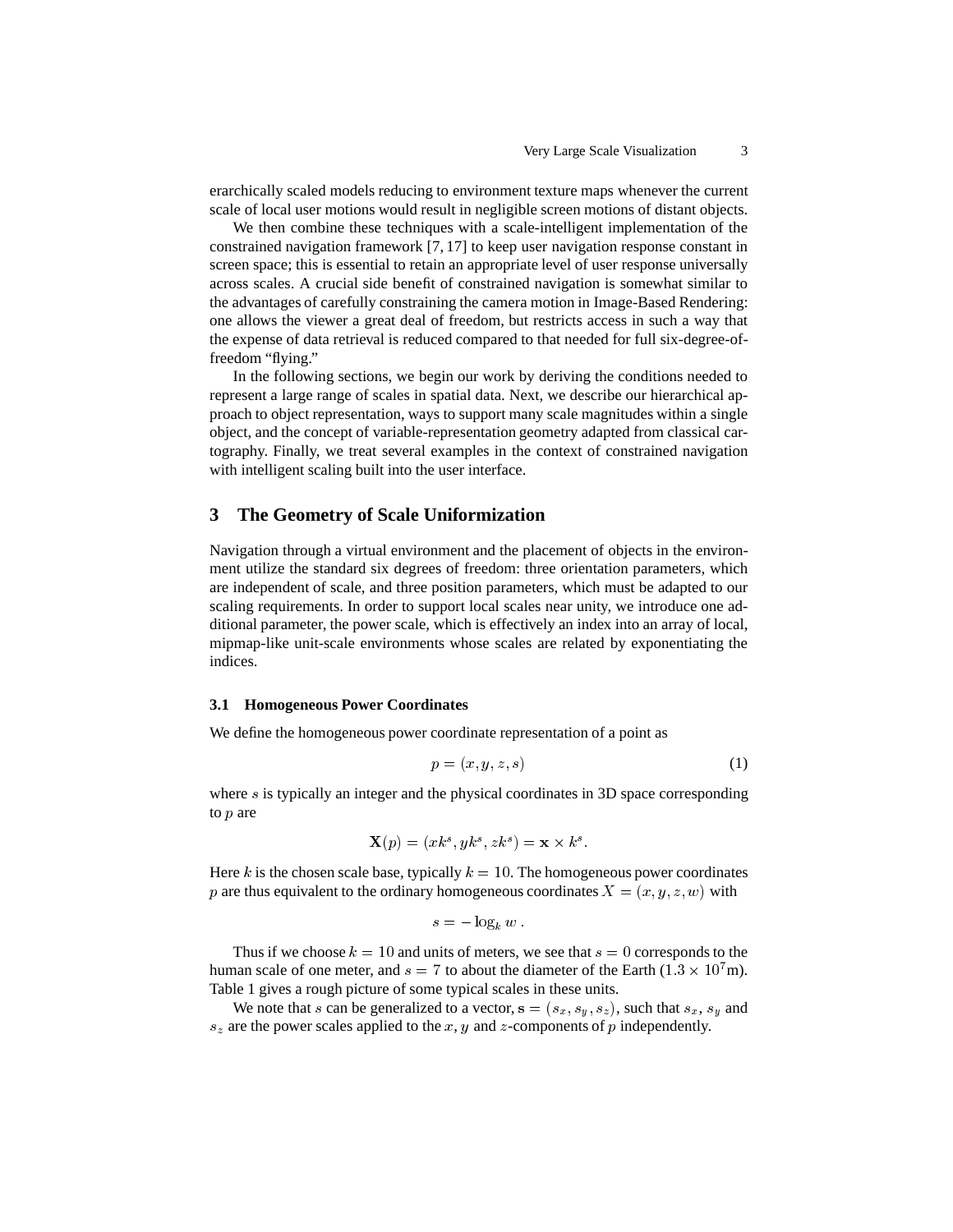| <b>Object</b> | <b>Power of 10 Object Power Object</b> |       |                  |    | Power Object          | <b>Power</b> |
|---------------|----------------------------------------|-------|------------------|----|-----------------------|--------------|
| Planck length | $-35$                                  | virus | Earth            |    | Local galaxies        | 23           |
| proton        | -14                                    | cell  | Solar system     | 14 | Super-cluster         | 25           |
| hydrogen atom | $-10$                                  | human | <b>Milky Way</b> |    | <b>Known Universe</b> |              |

**Table 1.** Base 10 logarithms of scales of typical objects in the physical universe in units of meters. To convert to other common units, note that  $1 \, au = 1.50 \times 10^{11}$  m,  $1 \, ly = 9.46 \times 10^{15}$  m, and 1  $pc = 3.26$   $ly = 3.08 \times 10^{16}$  m, where  $au =$  astronomical unit,  $ly =$  light year, and  $pc =$  parsec.

### **3.2 Homogeneous Power Coordinate Interpolation**

Since each coordinate  $p = (x, y, z, s)$  may have a different power scale, our first requirement is the formulation of interpolation methods that may be used to transition smoothly among scales. To interpolate between two homogeneous power coordinates  $p_0$  and  $p_1$  using the parameter t, where  $t \in [0, 1]$ , we may immediately write  $p(t) = (1-t)p_0 + tp_1$ . Since  $\mathbf{X}(p) = \mathbf{x} \times k^s$  is the ordinary space representation of p, the interpolation in ordinary space becomes

$$
\mathbf{X}(p(t)) = [(1-t)\mathbf{x}_0 + t\mathbf{x}_1] \times k^{(1-t)s_0 + ts_1}.
$$

When  $s_0 = s_1$ , this reduces to ordinary interpolation within a single scale domain. When we fix  $x_0 = x_1$ , we can implement a "Powers of [Base k]" journey by interpolating directly in power-scale space alone.

In order to adjust display positions of objects with different scales appearing in the same scene, we need scale-to-scale correspondence rules. Thus, if we let  $p_0$  and  $p_1$  be the positions of a single object expressed with respect to power scales of  $s_0$  and  $s_1$ , respectively, we require equivalence of the physical coordinates:

$$
\mathbf{X}_0(p_0) = \mathbf{X}_1(p_1)
$$
  

$$
\mathbf{x}_0 \times 10^{s_0} = \mathbf{x}_1 \times 10^{s_1}.
$$

That is,  $x_1 = x_0 \times 10^{8s}$ , where  $\delta s = s_1 - s_0$  is the change in the power scale.

### **3.3 Environment Map Angular Scale Criteria**

Next, we need to set up the framework for viewing large scale objects that intrude upon the current scale of the user's display.

Let  $x_1$  and  $x_2$  be the limiting boundaries of a family of 3D observation positions spanning a distance  $|x_2 - x_1| = d$ , and let O be an object at a radial distance r from the mid-point of the line joining  $x_1$  and  $x_2$ , as shown in Figure 1. As we move along the line between  $x_1$  and  $x_2$ , O will have the greatest angular displacement (as perceived by the viewer) when O is located on the perpendicular bisecting plane of  $x_1$  and  $x_2$ . Thus if  $\alpha$  is the maximal angular displacement of O with respect to a motion connecting  $x_1$ and  $\mathbf{x}_2$ , then  $\tan(\alpha/2)= d/2r$ , so

$$
\alpha = 2 \tan^{-1} \frac{d}{2r} \,. \tag{2}
$$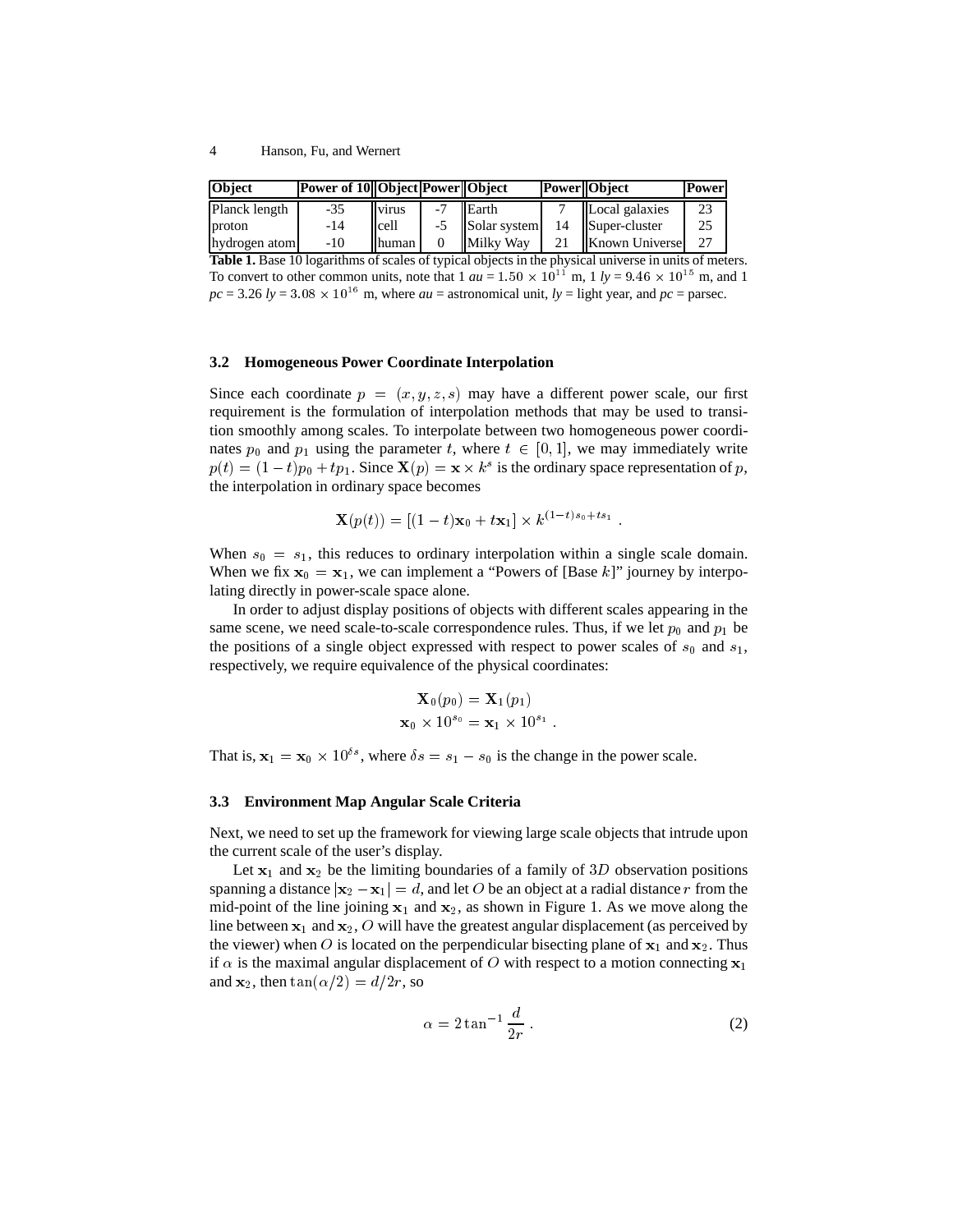

**Fig. 1.** Geometry for the calculation of an object's maximum subtended angle  $\alpha$ .

**Fig. 2.** Schematic diagram for angular limits deciding whether to omit an object.

Next let  $w$  be the maximum resolution of a desktop display screen, or perhaps one wall of a CAVE<sup>TM</sup>. Assuming a 90-degree field of view, the typical angle subtended by one pixel is  $\pi/2w$ . We impose the assumption that whenever an object is displaced by fewer than  $n$  pixels as we move our viewpoint across its maximal local range, we can represent that object by a static texture map (an *environment map*) without any major perceptual error. The condition becomes

$$
\alpha < \frac{n\pi}{2w} \, .
$$

Thus we conclude that  $\tan^{-1}(d/2r) < n\pi/4w$ , so

$$
r > \frac{d}{2\tan(n\pi/4w)}\tag{3}
$$

Thus we may replace an object  $O$  by its pixel-level environment map representation whenever its distance r from the worst-case head-motion displacement axis with  $d =$  $|\mathbf{x}_2 - \mathbf{x}_1|$  satisfies Eq. (3).

*Local User Motion Scales.* Let <sup>s</sup> be the scale of our current environment. This means, e.g., that we typically restrict local motions to lie within a virtual cube of side  $10<sup>s</sup>$ accessible to the user without a scale change. Assuming the average extreme motion is given simply by the cube edge length, and letting the distance of the object in question be of order  $r = 10^l$ , we find

$$
10^{l} = \left(\frac{10^{s}}{2}\right) \frac{1}{\tan\left(\frac{n\pi}{4w}\right)}
$$

$$
\delta s(n) = l - s = -\log_{10} 2 - \log_{10} \tan\left(\frac{n\pi}{4w}\right).
$$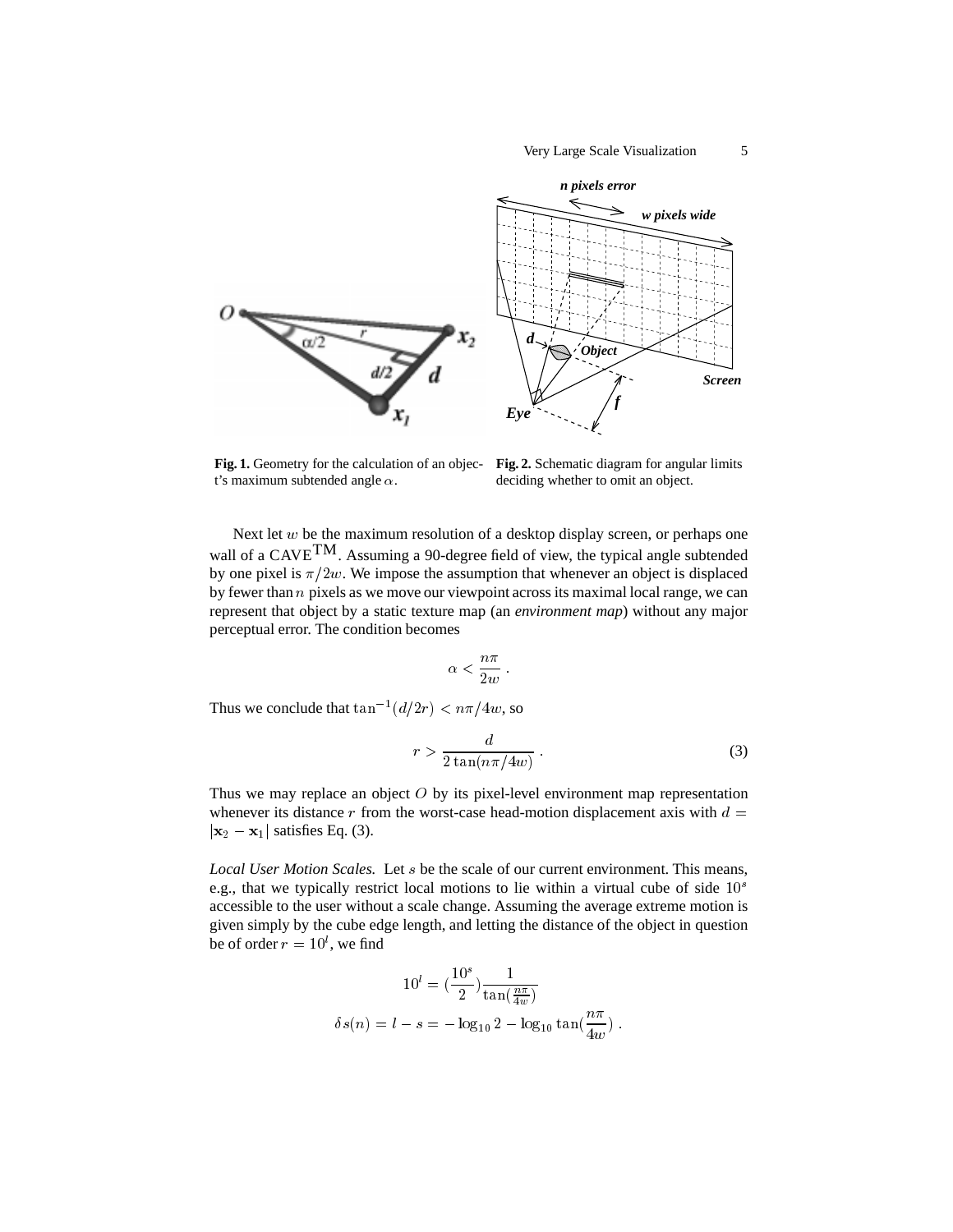#### 6 Hanson, Fu, and Wernert

Plugging in typical values for n and taking  $w = 1024$ , we find the following results:

$$
\delta s(1) = 2.81
$$
,  $\delta s(2) = 2.5$ ,  $\delta s(3) = 2.34$ ,  $\delta s(4) = 2.21$ .

Therefore, to represent the Milky Way with individual star data from the Bright Star (B-SC) catalog [8] or Hipparcos [4], we need a hierarchical strategy: whenever the current scale differs from that of the star data scale by about 3 units, we can just use an environment map. As we move within the scale of a single local environment, this guarantees that no object position will differ by more than  $n$  pixels from the full 3D rendering.

### **3.4 Object Disappearance Criteria**

When will an object's scale be so small that we do not need to draw it? In this section, we derive the estimates needed to decide when to "recycle" a particular scale representation so that we can adhere to our requirements that nothing be represented too far from unit scale in *actual* calls to the graphics hardware. This of course can only be accomplished if the transition between successive scales is smooth and has the appearance of a large scale change. To carry out this illusion, we need to eliminate small scale representations in favor of new unit scale representations as the camera zooms out (and also the reverse).

*The Smallest Visible Object.* We begin by assuming that any object subtending less than  $n$  pixels when projected to the screen or CAVE wall can be ignored and does not need to be drawn.

As before, the resolution of the screen is described by the average angle subtended by one pixel, i.e.,  $\pi/2w$ , where w be the maximum screen resolution in pixels; thus, if the projected size of anything is smaller than  $n\pi/2w$ , we can ignore it.

*Largest Angle Subtended by an Object.* Given an object of size <sup>d</sup>, we need to calculate the worst-case projected size on the screen in order to decide when it can be omitted.

If  $f$  is the distance from the viewpoint to the near viewing plane, the largest angle that could be subtended by this object is  $d/f$ .

Note that the limits of  $f$  depend on the human visual system: when the object is too near, the eye cannot focus on it — the near limit of  $f$  is roughly 0.3 feet (10 cm). An estimate of the required precision for a CAVE follows from the CAVE wall dimension of 8–10 feet (2.4–3.0 m), so f is about  $1/24$  to  $1/30$  the screen size.

Next, we have to convert  $f$  to the units of our virtual environment. When the current scale of the virtual environment is  $s$ , one side of the wall is  $10<sup>s</sup>$  units. For example, an 8-foot (2.4 m) CAVE would have f roughly equal to  $10<sup>s</sup>/24$  in wall units.

*Combining the Numbers.* We can now put everything together. When the visual angle of an object is smaller than the visual limit, it does not need to be drawn. The condition is that the angle in radians subtended by the object at distance  $f$  must be less than the angle subtended by the desired limit of  $n$  screen pixels (see Figure 2):

$$
\frac{d}{f}=\frac{24d}{10^s}<\frac{n\pi}{2w}
$$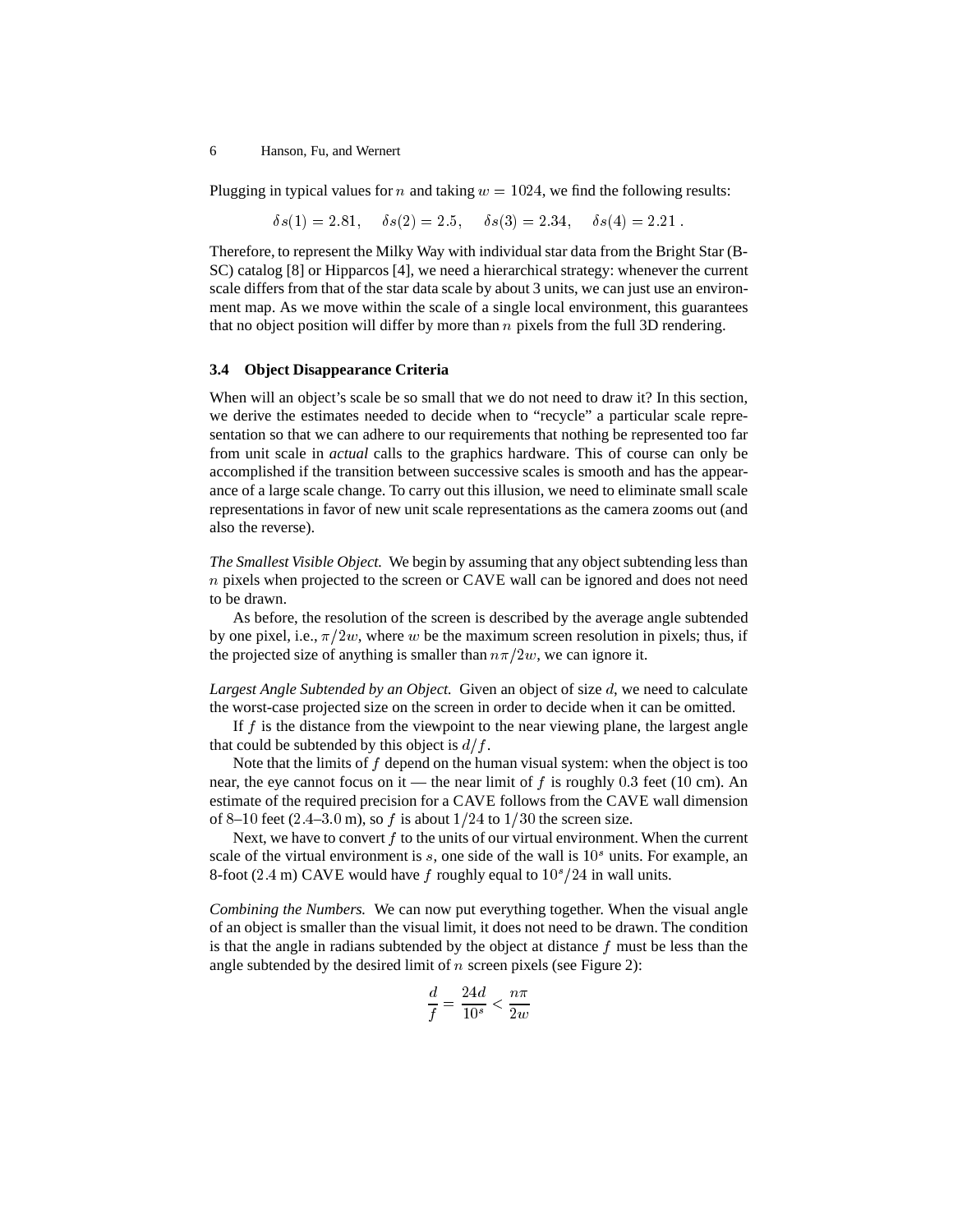Defining  $l = \log_{10} d$ , we find  $24(10^{l-s}) < n\pi/2w$ , so that

$$
\delta s(n) = l - s < \log_{10} \left( \frac{n\pi}{48w} \right)
$$

Note that  $n\pi/48w$  is smaller than 1 in general, so  $\delta s$  is normally negative. Plugging in typical values for *n* and letting  $w = 1024$ , we find:

$$
\delta s(1) = -4.194, \quad \delta s(2) = -3.893, \quad \delta s(3) = -3.717, \quad \delta s(4) = -3.592
$$

Therefore, if the scale of an object is smaller than the current scale by around 4.2, we can ignore it for rendering purposes without entailing more than a single pixel worth of perceptual error.

### **4 Implementing Multi-scale Blending**

The conceptual goal of keeping all objects drawn at unit scale as the graphical viewing volume sweeps through each object's natural scale is an appealing ideal. However, in practice, very few objects live "alone" in their assigned neighborhood of the order-ofmagnitude scale space. From the Earth, at scale  $10<sup>7</sup>$  m, we can see elements of the solar system, at scale  $10^{13}$  m, as well as clouds of stars in our own galaxy, the Milky Way, at scale  $10^{21}$  m. If we wish to show the Milky Way as seen from Earth, we must have *multi-scale* representations of objects at far different scales that can be rationally displayed alongside the Earth without requiring huge scale factors.

In this section, we describe several different issues, problems, and solutions to the mixed scale rendering problem. Our actual implementation involves an elaborate scripting language that supports each of the features described below. In particular, we provide definitions for multiple navigation manifolds, lists of alternate object representations indexed by scale, and animation parameters for hierarchical object motion. Further details will be omitted here for lack of space.

*Symbolic interpolators:* In many circumstances, certain objects serve as anchors or flags that define a special user context in the visualization. In such circumstances, it is appropriate to render objects at scales that are unconnected to their actual size, but are dictated by their semantic importance. In ordinary cartography, landmarks or objects of legal significance or liability to the map maker are drawn using symbols out of proportion to the conventional size of an object. One example we have implemented keeps the Earth itself visible by using a constant size globe starting above some particular scale threshold.

A related technique (see, e.g., [11]) maintains an entire virtual library of depictions to be used for an object in different scale environments. At one scale, a fully rendered, illuminated 3D object may be appropriate, at another a textured 2D billboard may be correct, while at another one might use fixed-scale text if the object should never completely disappear.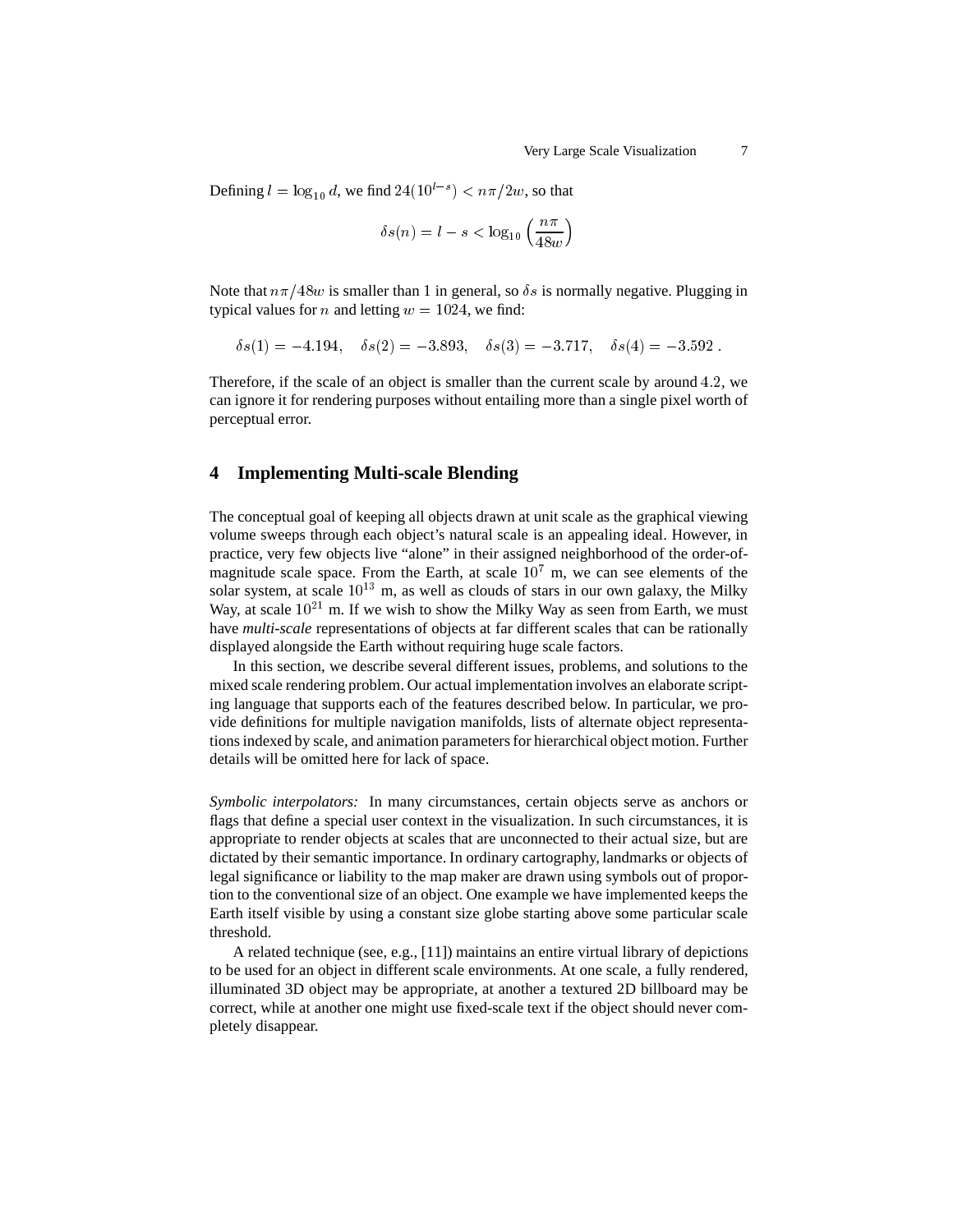### 8 Hanson, Fu, and Wernert

*Multi-resolution data structures and octrees:* Typical astronomical objects may extend over many orders of magnitude, with a variety of natural representation scales for individual subregions. Such data are normally stored in a hierarchy of resolutions such as an octree. However, to have a fully detailed set of data at all possible points of an enormous astronomical object would be prohibitively expensive. We can sidestep this problem and make the missing detail less obvious to the user by restricting the navigation paths and permitted view directions to permit detailed examination of only certain selected areas. Thus one can in principle design an environment in which the highest levels of detail are typically be limited to only a few regions of the octree representation, permitting substantial economy in data storage. If all the detail is actually required, more sophisticated methods such as those suggested in [16] are needed.

*Environment maps:* We have already derived a series of formulas determining the level at which a 3D object can be replaced by an asymptotic texture map without requiring an expensive 3D rendering. Such maps are equivalent to so-called "environment maps" that are used to represent distant fixed objects, such as the fixed stars themselves, without rendering them. A spherical texture map, or a series of six orthogonal images with fields of view corresponding to the faces of a cube, will accomplish the desired result. All we need to do is to keep track of the camera motion so we can change the environment map (or switch to 3D detail) if the viewpoint changes significantly.

## **5 Examples of Scaled Constrained Navigation**

We define constrained navigation to be the assignment of a mapping between a controller space and a general field of viewing control parameters [7]. Our typical implementation involves the design of one or more 2D "sidewalks" that define the 3D spatial motion of the user and the view parameters in response to inputs in a limited controller space such as that of a mouse or the CAVE thumb joystick.

Since the response of the user displacement to a unit of controller motion can be completely controlled and customized by the fields stored with the navigation manifold, we can easily adapt the motion response to meet the user requirements of large-scale navigation. In particular, it seems obvious that a "Powers of [Base  $k$ ]," i.e., logarithmic, scaling of the response is the natural one to use: the farther we get from the Earth's surface, the lower the density of detailed observational data, and the larger the scale of the visible structures that are interesting to depict.

In addition to scaling motion control with the constrained navigation framework, we have studied a number of constraint manifold designs that are well-suited to this work: among these, we describe below the "pond ripple," the "wedge," and the "twist."

*Multi-centered Pond Ripple Navigation.* In Figure 3, we show a very special diskshaped navigation manifold. This manifold has not one, but multiple centers of attention, corresponding to the evolving changes in the centers of the rings at each scale level. Tangential motion takes place in the lateral ring direction, centering the viewer's gaze on the current center.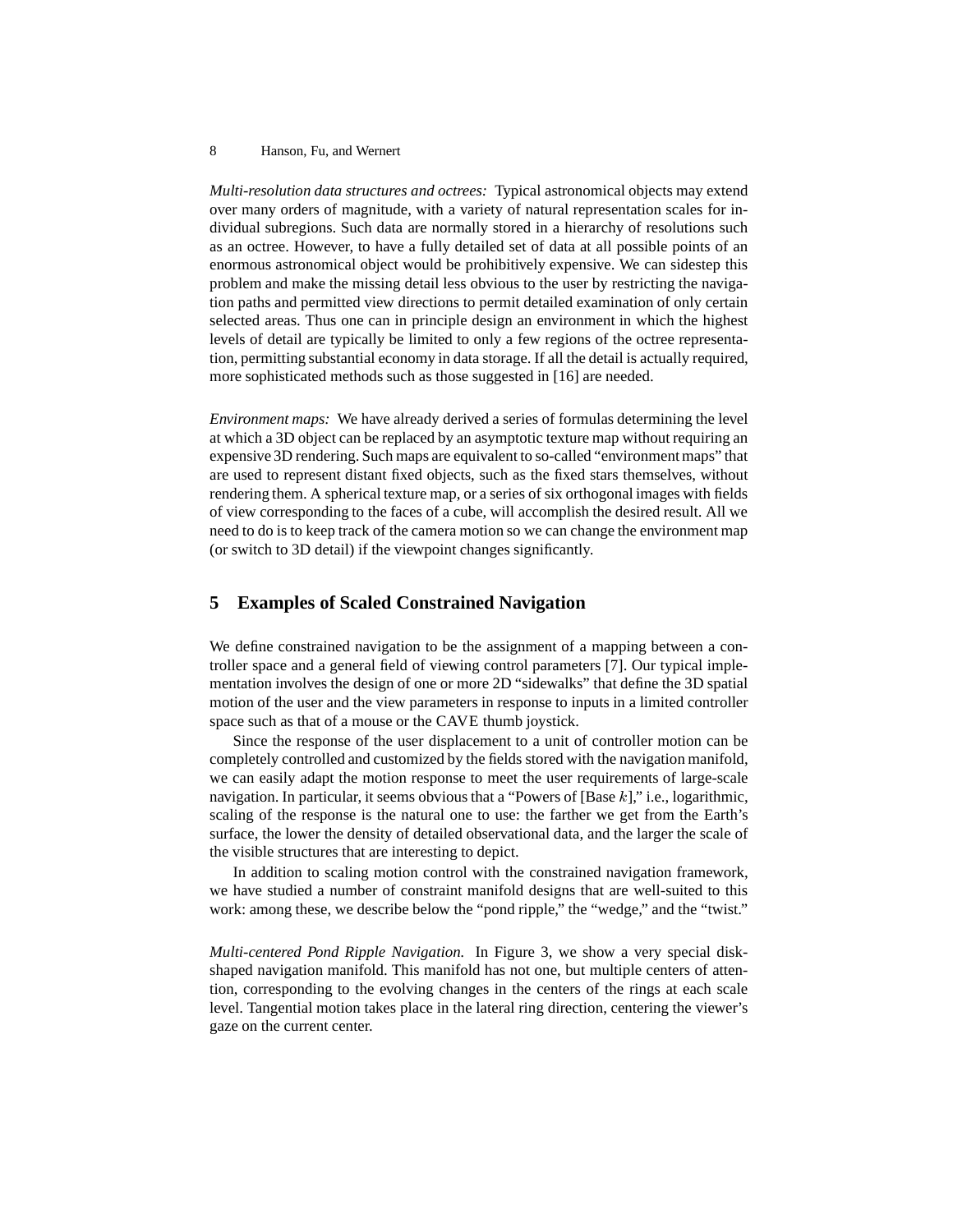

**Fig. 3.** "Pond ripple" navigation environment with continuous recentering as the viewer orbits around the central object of interest at each scale. The bottom row of diagrams illustrates the fact that the viewpoint directions (short heavy bars) at three different positions focus on three different centers.

*Wedge Exponential Journey.* In Figure 4, we show a symbolic journey on a wedgeshaped navigation manifold; the width of the wedge as well as the actual distance traveled per unit controller motion expand exponentially with distance from the origin. This allows the viewer to pursue a "Powers of [Base  $k$ ]" interactive exploration of the space, and to travel between viewpoints in logarithmic time instead of the much less appropriate constant velocity.

*Twisting Reorientation.* In Figure 5, we show the advantage of the constrained navigation approach for huge scales with smooth evolution between mismatched orientation frames natural to each scale. Beginning with a "wedge" manifold, we twist the frames to get custom orientations. Beginning with an orientation suitable for viewing the Earth, we move out seven orders of magnitude, while twisting so the solar system appears horizontal instead of the Earth's equator; moving out seven more orders of magnitude to the galactic scale, we twist again to orient ourselves to the galactic plane.

# **6 Conclusions**

We have addressed the problem of effective interactive navigation across huge ranges of scales appropriate for spanning the entire physical universe. This was accomplished with a combination of methods, including the following: a systematic treatment of all data at unit scale with (hardware) transformation matrices never exceeding four orders of magnitude in scale range; systematic blending of both iconic (fixed symbolic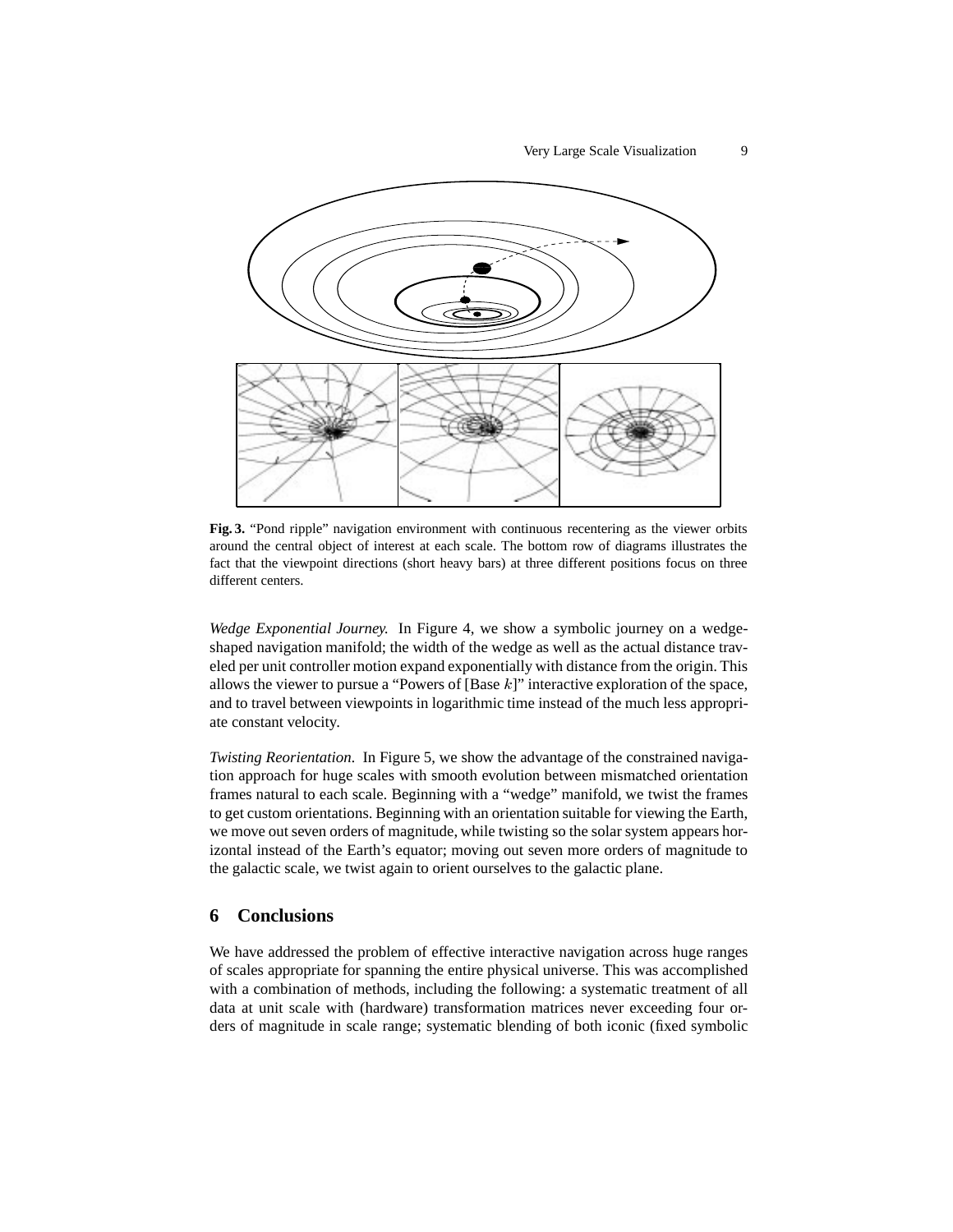#### 10 Hanson, Fu, and Wernert

scale) and very large data groups using multi-scale representations; merging environment maps with mipmaps and octrees to make very distant data visible without violating the unit scale requirement; supporting multi-resolution maps to allow switching to layered unit-scale data representations as we zoom in and out; scaling both spatial navigation control and time-scale of simulations to the scale of the current local data representation; constrained multi-resolution navigation. Future work will focus on additional requirements of time scaling, the multi-resolution problem with very large data sets, techniques for designing navigation constraints to control the required data set sizes, analyzing user responses to the environment, and incorporating the effects of special and general relativity in ways that are intuitive and qualitatively correct without being obtrusive.

### **Acknowledgments**

This research was supported by NASA grant number NAG5-8163. This research was also made possible in part by NSF infrastructure grant CDA 93-03189 and the generosity of the Indiana University Advanced Visualization Laboratory. We thank P.C. Frisch for many useful interactions and contributions.

# **References**

- 1. Kees Boeke. *Cosmic View: The Universe in Forty Jumps*. John Day, 1957.
- 2. Arthur N. Cox. *Astrophysical Quantities*. Springer-Verlag New York, Inc., New York, 1999.
- 3. Charles Eames and Ray Eames. Powers of Ten, 1977. 9 1/2 minute film, made for IBM.
- 4. M. A. C. Perryman et al., editor. *The Hipparcos and Tycho Catalogues*. ESA Publications Division, The Netherlands, 1997.
- 5. M. Geller and J. Huchra. Mapping the universe. *Science*, 246:897–910, 1989.
- 6. Brian Greene. *The Elegant Universe: Superstrings, Hidden Dimensions, and the Quest for the Ultimate Theory*. W.W. Norton, 1999.
- 7. A. J. Hanson and E. Wernert. Constrained 3D navigation with 2D controllers. In *Proceedings of Visualization '97*, pages 175–182. IEEE Computer Society Press, 1997.
- 8. Dorrit Hoffleit and Carlos Jaschek. *The Bright Star Catalogue: Fourth Revised Edition*. Yale University Observatory, New Haven, 1982.
- 9. Michio Kaku. *Introduction to Superstrings and M-Theory*. Springer Verlag, 1999.
- 10. David Layzer. *Constructing the Universe*. Scientific American Books, 1984.
- 11. Paulo W. C. Maciel and Peter Shirley. Visual navigation of large environments using textured clusters. *1995 Symposium on Interactive 3D Graphics*, pages 95–102, April 1995.
- 12. Philip Morrison and Phylis Morrison. *Powers of Ten*. Scientific American Books, 1982.
- 13. G.M. Nielson, H. Hagen, and H. Mueller. *Scientific Visualization: Overviews, Methodologies, Techniques*. IEEE Computer Society, 1997.
- 14. The Office of Charles and Ray Eames. Powers of Ten, 1998. CD-ROM educational materials.
- 15. Bayley Silleck. Cosmic voyage, 1996. 35 minute film, a presentation of the Smithsonian Institution's National Air and Space Museum and the Motorola Foundation.
- 16. D. Song and M. Norman. Looking in, looking out: Exploring multi-scale data with virtual reality. *Comput. Sci. Eng.*, 1(3):53–64, 1994.
- 17. E.A. Wernert and A.J. Hanson. A framework for assisted exploration with collaboration. In *Proceedings of Visualization '99*, pages 241–248. IEEE Computer Society Press, 1999.